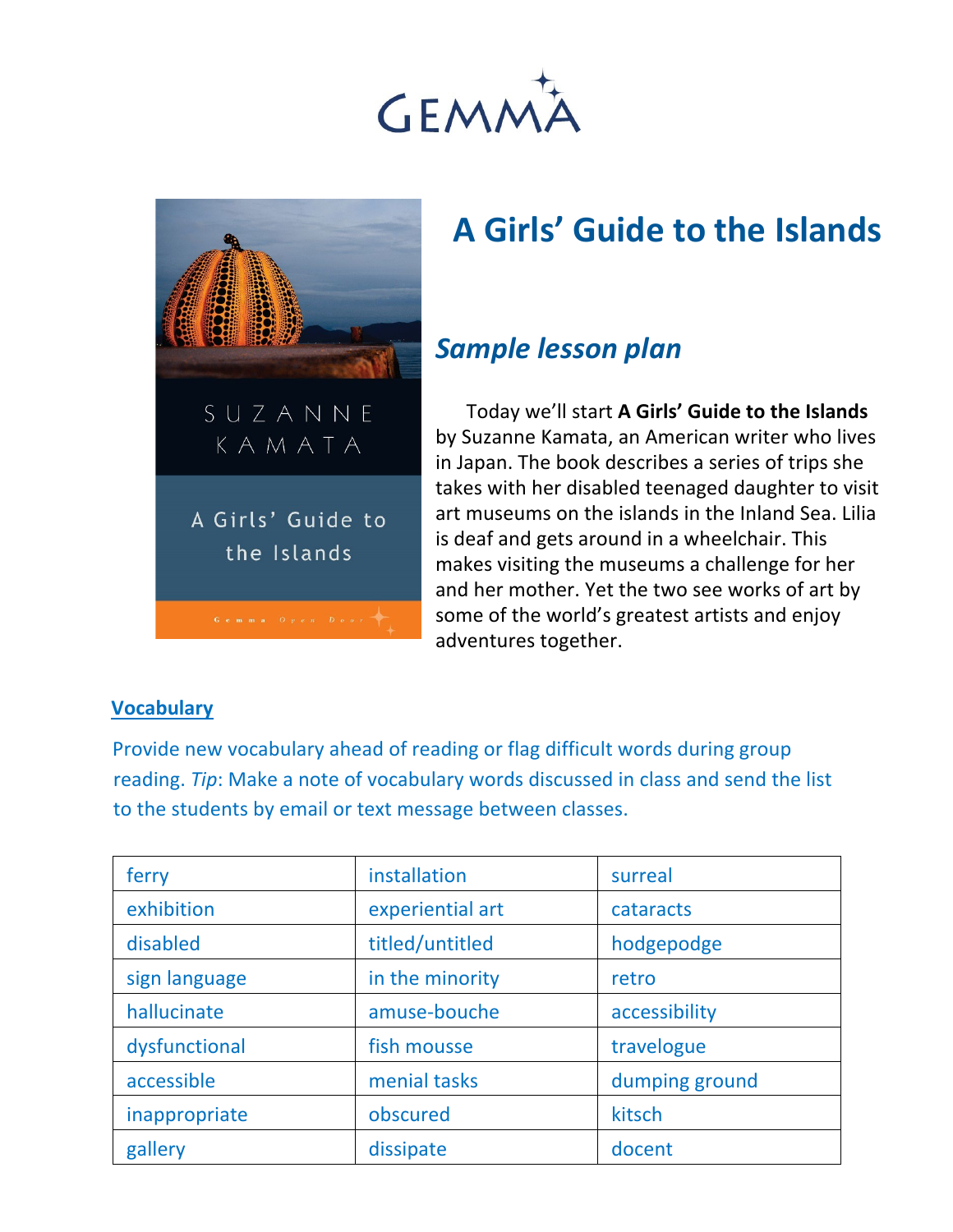| wild boar     | Sci-fi vibe  | manga             |
|---------------|--------------|-------------------|
| disembark     | hallowed     | cochlear implants |
| inadvertently | discomfiting | kimono            |

#### **Introducing the book and Chapters 1-3**

#### *→Before Reading (10-15 minutes)*

- Summarize story
- Cover unfamiliar language and character names
- Discuss title image
- Draw on students' experiences

#### Class **activities and discussions**:

- Read the blurb on the back of the book as an introduction.
- Ask the students what they know about art. Do they visit museums? Which are their favorites?
- Ask about the students' experience of living with a disability. Do they have disabled friends or family members? What is it like to travel with them and go to places like museums?
- Look at the cover of the book: What does it make you think the story will be about?
- Places: Find Japan and the island of Naoshima on a map and online.

**A note about Japanese names:** The Japanese names in the story may be unfamiliar to students. You can review them before they read each chapter.

It can reassure students to know that Japanese is a largely phonetic language. If they sound out the words the way they know how, their pronunciation will be reasonably correct. Consider sounding out some of the names together in class as phonetics practice.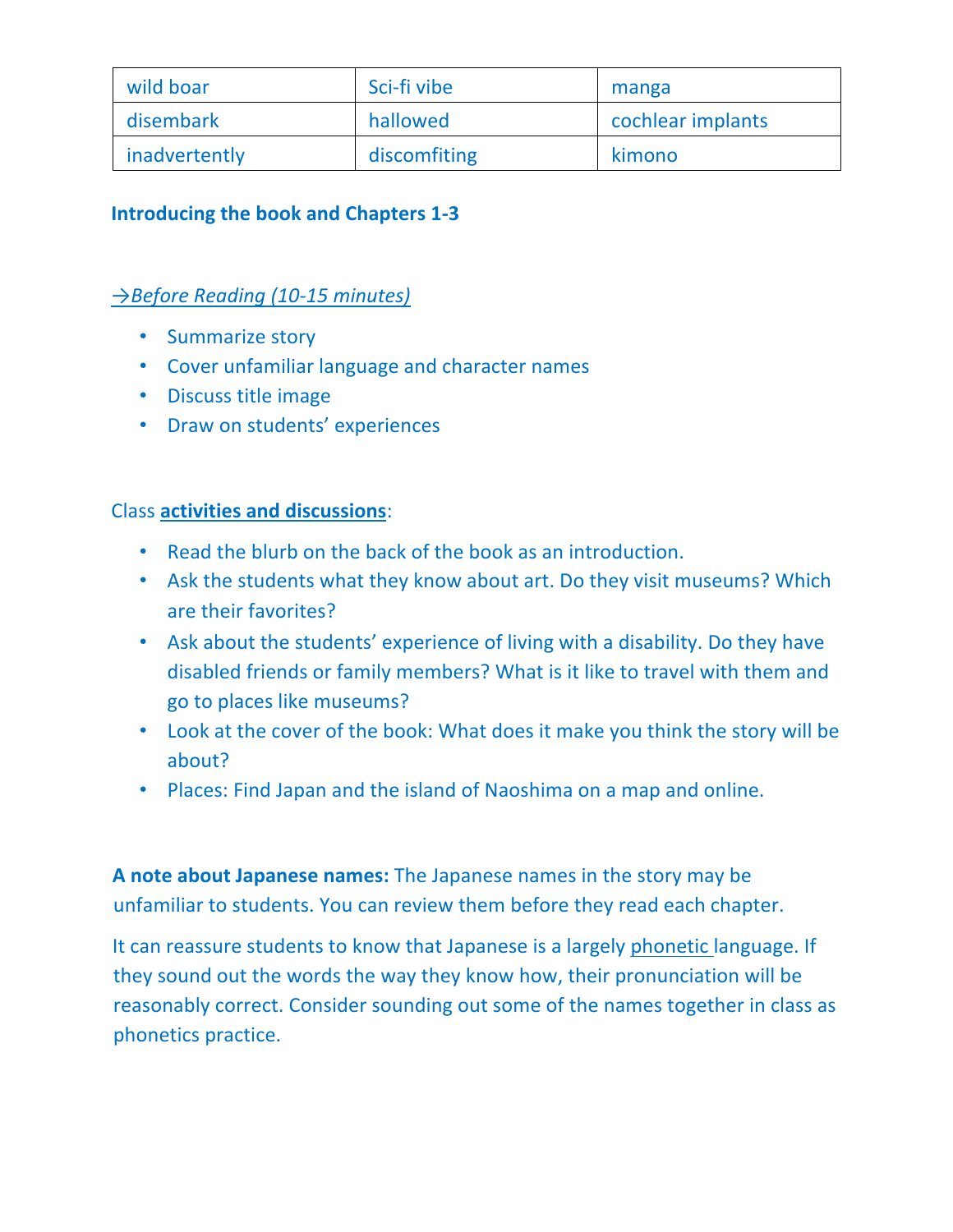# *→During Reading (15-20 minutes)*

In the first three chapters, we learn about Lilia and the trip she and her mother take to see an exhibition by one of her favorite artists, Yayoi Kusama. It is the first trip to a museum they attempt together.

## *→Reading*

Students read the chapters silently or the class reads them together. The teacher can model by reading the first paragraph. Then students can read one at a time or as a group. Alternatively, while class reads silently, the teacher can choose to listen to some students read quietly ("whisper read") to check fluency.

# *→After Reading (15-20 minutes)*

Discuss the chapters. Clarify confusion, target unknown vocabulary, revisit parts of the text that caused problems. Encourage students to anchor their comments using specific examples in the text: Where on the page are the words that tell you that? How does the writer let you know?

## **Questions to elicit discussion**:

- Who is Lilia? How old is she? How is she disabled?
- Why does her mother want to take her to a museum?
- What exhibition do they see?
- What are some of the artworks they see?
- Is the trip to the museum a success? Why or why not?

**Listening**: You can play the Audiobook of chapters 1-3 to recap after class discussion.

## *→Introduce next lesson (5 minutes)*

Next class, we'll read and discuss chapters 4-6 in **A Girls' Guide to the Islands**.

- Read the chapters before class
- Highlight any difficult words or confusing parts